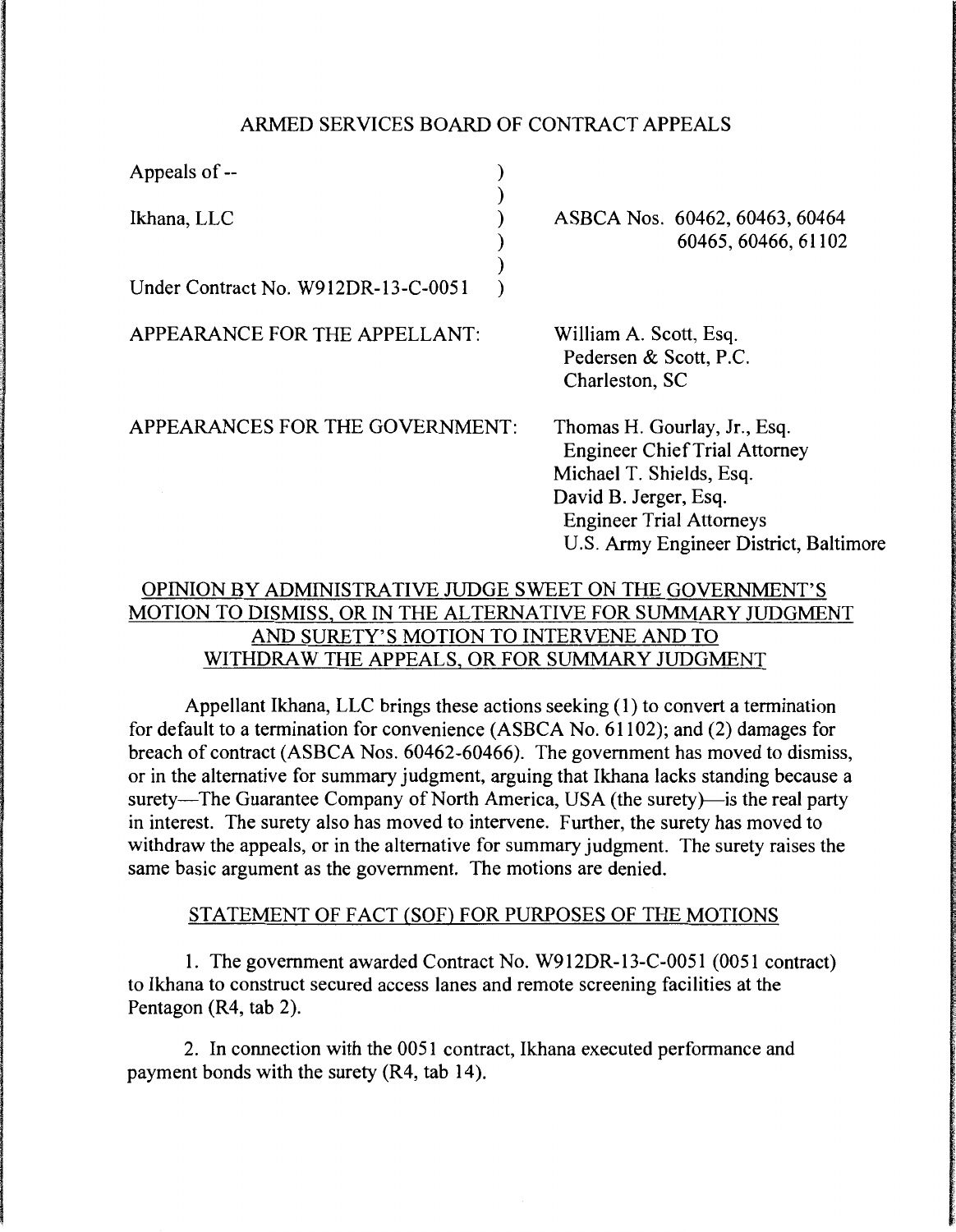3. Part of the consideration Ikhana offered for the bonds was to execute an indemnity agreement with the surety (gov't mot., ex. B). Under the indemnity agreement, an "EVENT OF DEFAULT" occurred when, *inter alia*, (1) Ikhana was declared to be in default; (2) Ikhana breached any terms of the indemnity agreement; or (3) there was "a payment by SURETY on any BOND" (id.  $\P$  13). Ikhana agreed that, in the event of such a default, it would assign to the surety a possessory right to collateral—which included "contract rights" (id.  $\P\P$  10(a)(i), 12). Moreover, upon an event of default, the surety may:

> [A] ssert and prosecute any right or claim hereby assigned, transferred or otherwise conveyed in the name of [Ikhana] and to compromise and settle any such right or claim on such terms as it considers reasonable under the circumstances in its sole and absolute discretion, subject only to the requirement that it act in good faith, which shall be defined as the absence of deliberate or willful malfeasance.

(Gov't mot., ex. B,  $\P$  14(c)) The indemnity agreement also stated that Ikhana:

[H]ereby irrevocably constitute and appoint SURETY as their true and lawful attorney with the right, but not the obligation, to exercise all of the rights of [Ikhana] assigned, transferred and conveyed to SURETY in this Agreement, hereby giving and granting to SURETY full power and authority to make, execute, endorse and deliver any agreements for the full protection intended to be given to SURETY hereunder as [Ikhana] might or could do.

 $(Id. \P 18)$ 

4. After performance began, Ikhana encountered problems. In October 2015, Ikhana filed four claims (affirmative claims) with the contracting officer (CO). In the affirmative claims, Ikhana asserted that defective plans and specifications, unforeseen conditions, and government-caused delays caused increased costs and delays. (R4, tabs 129, 135, 137-38) The CO did not issue a final decision on the affirmative claims.

5. On 17 December 2015, the government terminated the contract for default (R4, tab 142).

6. On 25 February, 2016, Ikhana appealed the termination for default, as well as the deemed denial of its affirmative claims (collectively, appeals).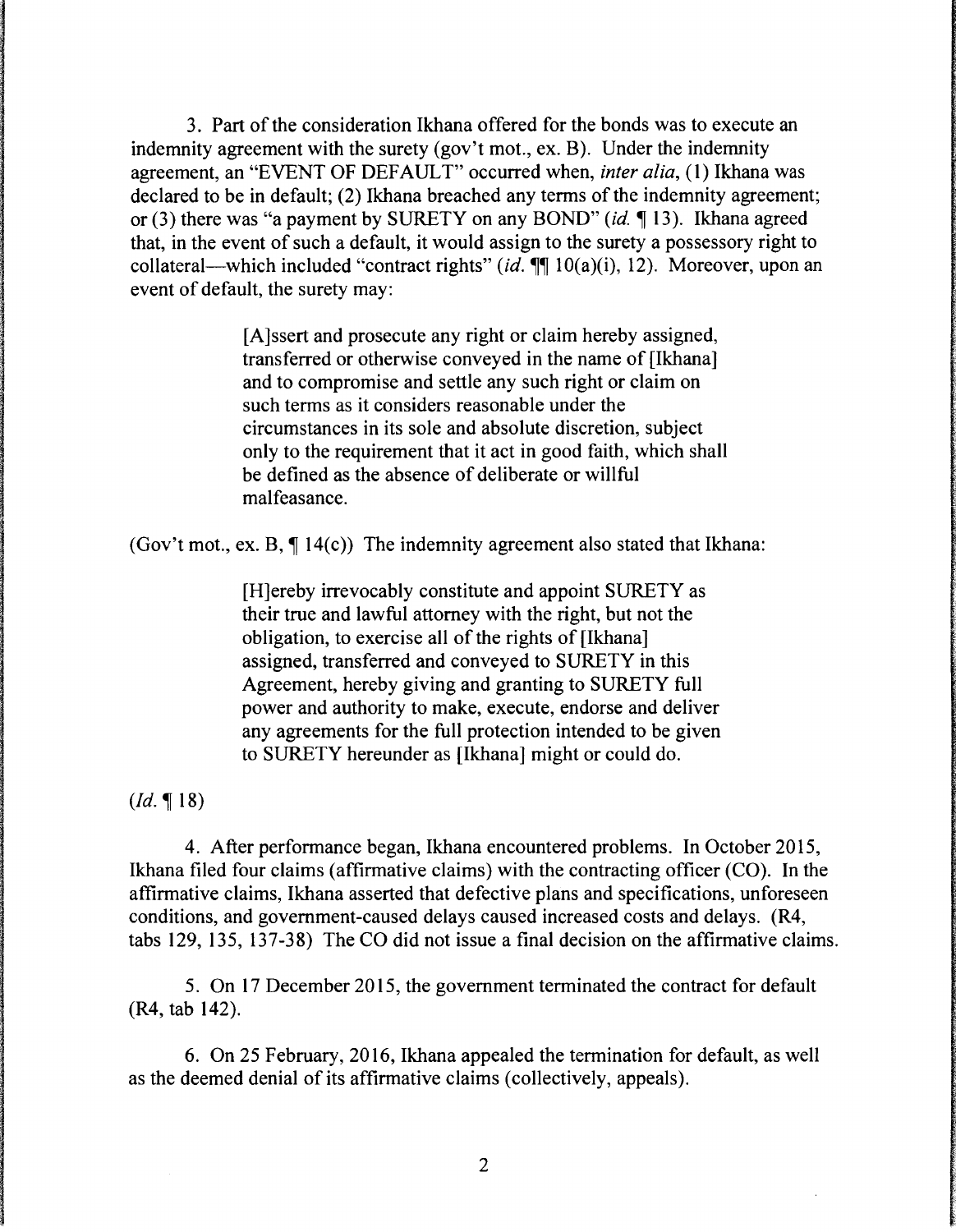7. Thereafter, the government made a claim with the surety against the performance bond (gov't mot., ex.  $A$ ,  $\P$  7).

8. Between November 2015 and June 2016, seven of Ikhana's subcontractors asserted claims against the payment bond (gov't mot., ex. A,  $\P$  8). In 2016, the surety paid three subcontractors under the payment bonds *(id.* **1** 9). Two other subcontractors sued the surety *(id.*, ¶¶ 8, 10).

9. On 15 June 2016, the surety made a demand for collateral from Ikhana under the indemnity agreement (gov't mot., ex. E). Ikhana responded to the demand letter by stating that it was premature and the amount sought was unreasonable (app. resp., ex. 9 at 1).

10. The surety and the government then began negotiating a settlement of the government's bond claim (app. resp., ex. 12). The government proposed that the settlement include a clause pursuant to which the surety agreed to cause Ikhana to dismiss these appeals and release the government from all claims *(id.* at 4 ).

11. Jeffrey Jubera, the surety's vice president for claims, responded that "[t]his was not the proposal that you and I discussed in Baltimore. I cannot take the steps to waive Ikhana's rights to their claim if the \$1.7 [million] is not going to be applied to the existing contract work." (App. resp., ex. 13 at 2)

12. On 25 September 2016, a government attorney sent an email to Ikhana's Patrick Pike, stating that:

> [T]here may have been a miscommunication regarding your positon after our initial offer of \$950,000 from the Government in exchange for a full settlement. [The CO] received the attached email from Jeff Jubera indicating that he could not agree to work to waive Ikhana's rights if the entire \$1. 7M of Government funds would not be applied to the completion contract. Afterwards, you and I discussed on the phone that in the interest of mitigating damages, you and Jeff had discussed proceeding with the Government paying \$950,000, but with the parties reserving their rights. I then sent over another draft of the settlement agreement, with all three parties reserving rights. You have since responded that [the surety] would be willing to pay \$1.2M toward the completion contract in exchange for full settlement, meaning the Government would pay approximately \$1.5M toward the completion contract. I left a voicemail for you responding that we weren't able to accept that offer.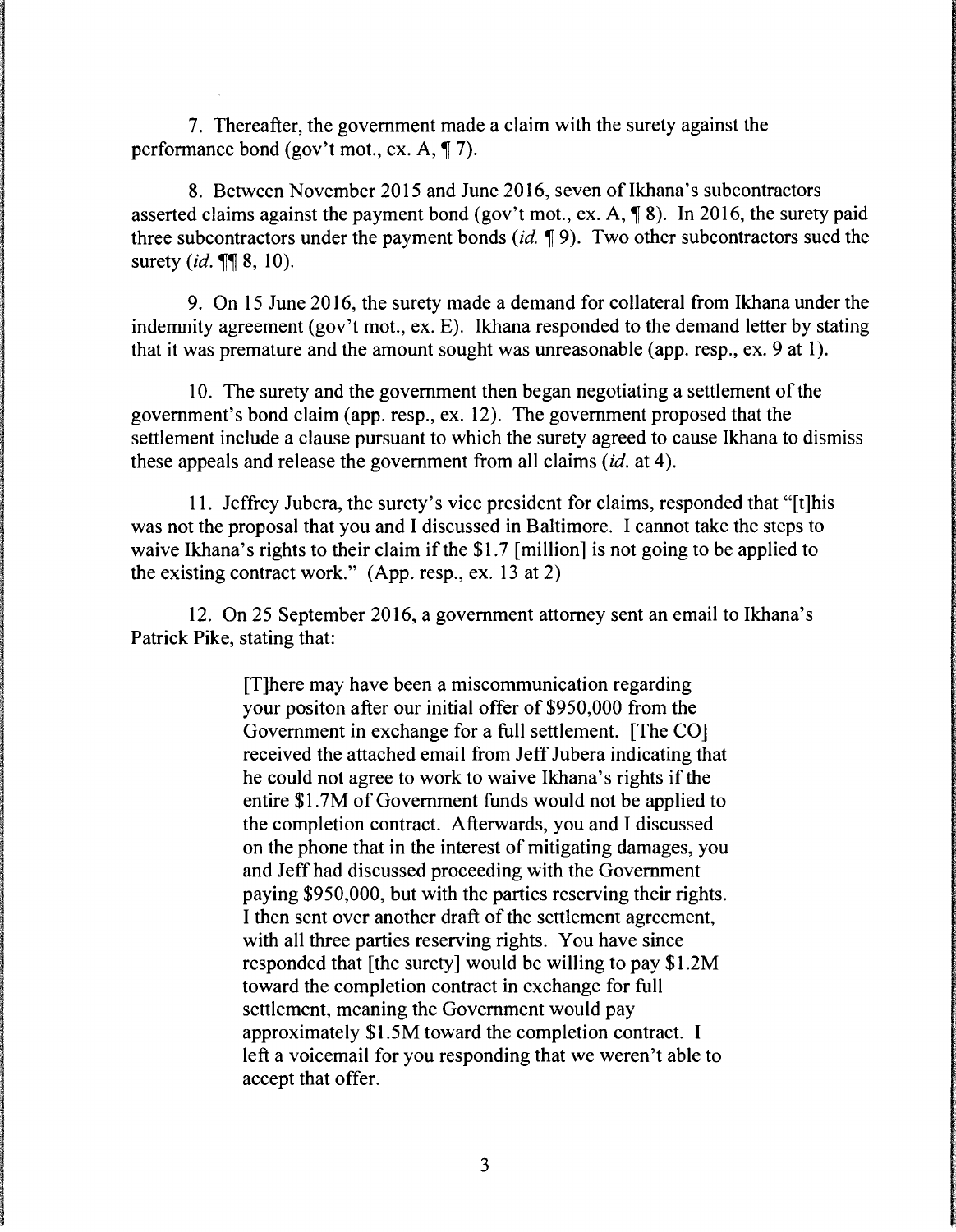I may have misunderstood your position regarding reservation of rights. If you were just reiterating Jeff's email, which appeared to be that if the Government paid \$950,000, the settlement could not include settlement with Ikhana, but would still include settlement with [the surety], that is something we are willing to consider, and would like to speak with you about on Monday.

(App. resp., ex. 14 at 2)

13. Negotiations continued, and on 30 September, 2016, the government and the surety executed a settlement agreement (gov't mot., ex. F). Under the settlement agreement, there was no take-over agreement. Rather, the surety tendered a completion contractor *(id.* 1). The surety agreed to pay the completion contractor \$1,455,000, and the government would pay the remainder of the completion contract (*id.*  $\P$ 3). Further, the surety agreed that it would cause the dismissal of these appeals and release the government from any claims regarding the contract  $(id, \P 4)$ . In exchange, the government agreed to release the surety from all liability under the performance and payment bonds, including liquidated damages and additional excess reprocurement costs *(id.* 16).

#### DECISION

The fundamental issues underlying the pending motions to dismiss, to intervene and withdraw, and for summary judgment are whether Ikhana assigned the claims subject to these appeals to the surety, and if so, whether that assignment precludes Ikhana from bringing these appeals (gov't mot. at 11; surety mot. to intervene,  $\P\P$  10-11; surety mot. to withdraw at 11, 13). We need not decide the first issue. Even assuming, without deciding, that there was an assignment, $<sup>1</sup>$  that assignment would not preclude</sup> Ikhana from bringing these appeals.

Congress enacted the Contract Disputes Act, 41 U.S.C. §§ 7101-7109 (CDA), to equalize the parties' bargaining power by guaranteeing at least one impartial review of CO decisions. *Minesen Co. v. McHugh,* 671 F.3d 1332, 1340-41 (Fed. Cir. 2012); *Burnside-Ott Aviation Training Ctr. v. Dalton,* 107 F.3d 854, 859 (Fed. Cir. 1997). "Permitting parties to contract away Board review entirely would subvert this purpose." *Burnside-Ott,* 107 F.3d at 859. Thus:

> [A ]ny attempt to deprive the Board of power to hear a contract dispute that otherwise falls under the CDA

<sup>&</sup>lt;sup>1</sup> For purposes of this opinion, we also assume, without deciding, that the Anti-Assignment Act, 31 U.S.C. § 3727, 41 U.S.C. § 6305 does not prohibit any assignment.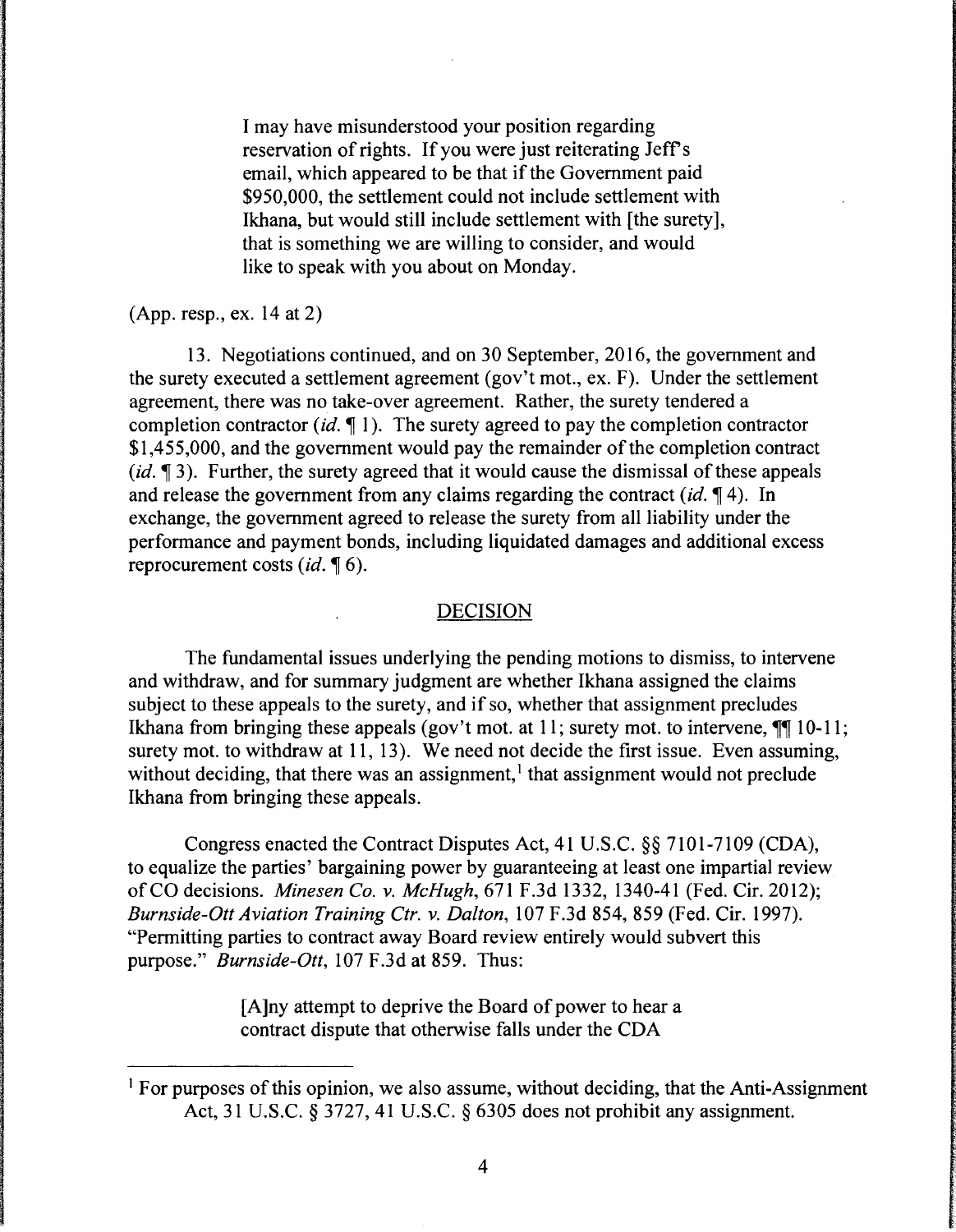conflicts with the normal *de novo* review mandated by the CDA and subverts the purpose of the CDA.... Congress commanded that the CO's decision on any matter cannot be denied Board review.

*Id.* at 858 (holding that a contractor cannot waive its right to appeal a CO's decision to the Board). $<sup>2</sup>$ </sup>

Here, the indemnity and settlement agreements impermissibly attempt to deprive us of our power to hear these appeals, which otherwise fall under the CDA. Admittedly, that attempted deprivation is less direct than was the attempted deprivation in *Burnside-Ott.* In *Burnside-Ott,* the contractor directly waived its right to appeal to the Board in its contract with the government. 107 F .3d at 856. In this case, Ikhana indirectly waived its right to appeal to the Board by assigning the claims subject to these appeals to the surety, which then agreed with the government to withdraw these appeals. (SOF  $\P\P$  3, 13) However, that is a distinction without a difference. Regardless of the particular manner in which the contractor waived its CDA right to Board review, the end result is the same—the contractor impermissibly has contracted away its unwaivable CDA right to impartial review of the CO's decisions. *Burnside-Ott,* 107 F.3d at 859.

The government argues that the surety had to be able to settle Ikhana's claims because otherwise it had no incentive to devote any resources to project completion prior to resolution of the appeals, which would defeat the purpose of a bond. However, the government provides no authority in support of that argument. (Gov't mot. at 11) On the contrary, that argument is belied by the facts of this case. During their settlement negotiations, both the surety and the government expressed their willingness to fund project completion without settling Ikhana's claims (SOF  $\P\P$  11, 12). In any event, the government's equitable argument cannot override Ikhana's unwaivable CDA right to Board review of the CO's decision and deemed denials.

Also misplaced is the surety's reliance upon *Safeco Insurance Company of America, ASBCA No. 52107, 03-2 BCA* 1 32,341 (surety mot. to withdraw at 14). Unlike in the present case, it was the government—not the contractor—that was seeking to nullify the assignment of the contractor's claim to the surety in *Safeco.*  03-2 BCA  $\P$  32,341 at 160,013-14. That distinction makes a difference because it

<sup>2</sup>*Minesen* declined to extend *Burnside-Ott* to cases where the parties waive their rights to appeal from the Board to the United States Court of Appeals for the Federal Circuit. 671 F.3d at 1340-41. *Burnside-Ott-instead* of *Minesen-applies* to this appeal because the issue here is a contractor's access to the Board, not its right to appeal Board decisions to the Federal Circuit.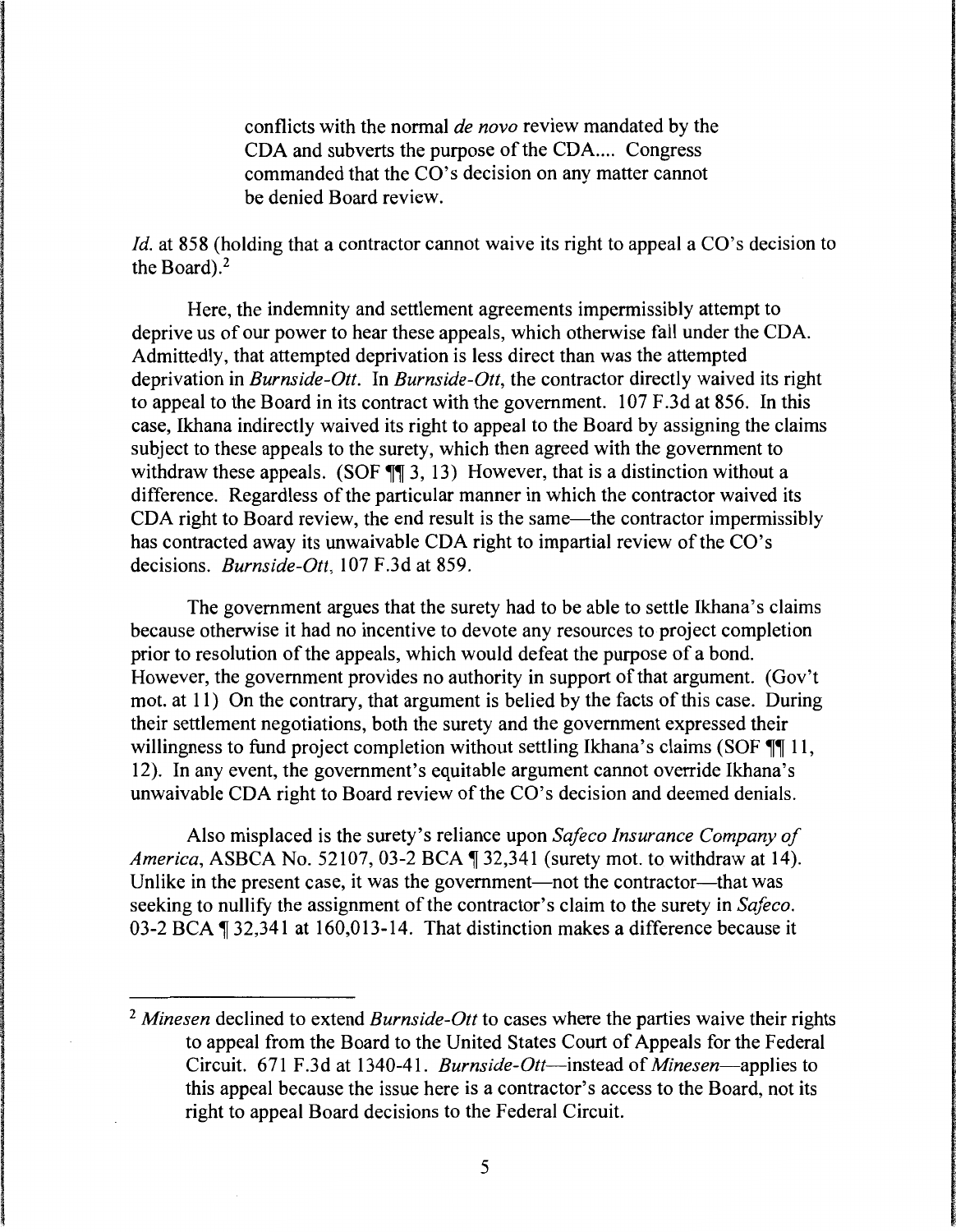means that, unlike in the present case, there was no assertion by the contractor that it had been compelled to waive its CDA right to Board review in *Safeco. ld. <sup>3</sup>*

In sum, any assignment of the claims Ikhana appeals was invalid under *Burnside-Ott.*  As a result, Ikhana has standing to bring these appeals, the surety does not have standing, and the surety therefore cannot withdraw the appeals.

#### **CONCLUSION**

The government's motion to dismiss, or in the alternative for summary judgment is denied. The surety's motion to intervene is denied. The surety's motion to withdraw the appeals or, in the alternative, motion for summary judgment is denied.

Dated: 18 October 2017

JAMES R. SWEET Administrative Judge Armed Services Board of Contract Appeals

I concur

RICHARD SHACKLEFORD Administrative Judge Acting Chairman Armed Services Board of Contract Appeals

I concur

OWEN C. WILSON Administrative Judge Vice Chairman Armed Services Board of Contract Appeals

<sup>&</sup>lt;sup>3</sup> Maharaj Construction Inc., LBCA 2001-BCA-3, 2005 WL 166315—which the government and the surety cite (gov't mot. at 13-14; surety mot. to withdraw at 14)-is not binding upon us. Nor do we find it persuasive because it does not address *Burnside-Ott,* which is binding precedent.